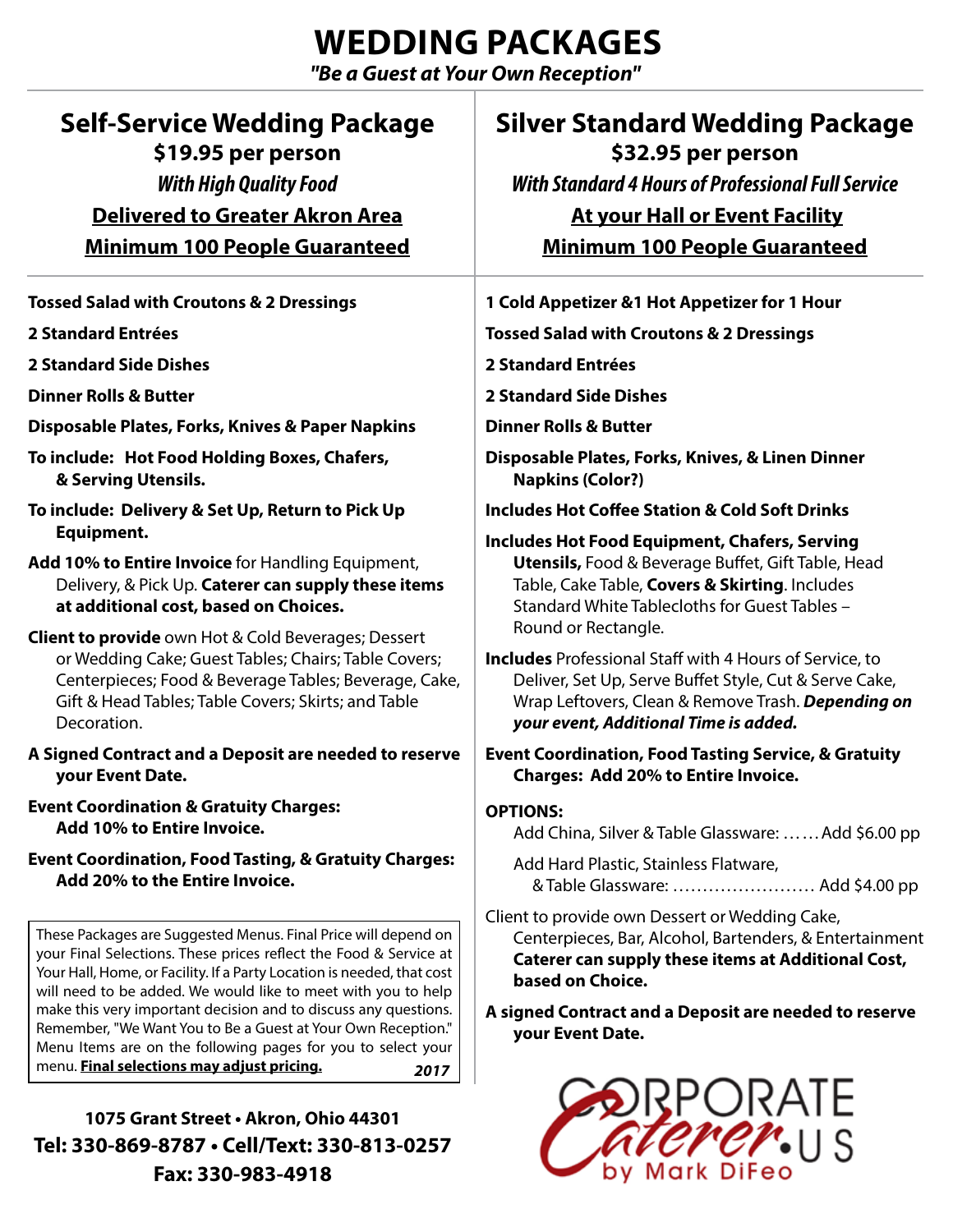# **WEDDING PACKAGES**

*"Be a Guest at Your Own Reception"*

| <b>Gracious Gold Wedding Package</b><br>\$43.95 per person<br><b>With Standard 4 Hours of Professional Full Service</b><br><b>At your Hall or Event Facility</b><br><b>Minimum 100 People Guaranteed</b>                                                                                                                                                                                                                                                                                                                                                                                                                                                                                                                                                                                                                                                                                                                                                                          | <b>Perfect Platinum Wedding Package</b><br>\$54.95 per person<br><b>With 5 Hours of Professional Full Service</b><br><b>At your Hall or Event Facility</b><br><b>Minimum 100 People Guaranteed</b>                                                                                                                                                                                                                                                                                                                                                                                                                                                                                                                                                                                                                                                                                                                                          |
|-----------------------------------------------------------------------------------------------------------------------------------------------------------------------------------------------------------------------------------------------------------------------------------------------------------------------------------------------------------------------------------------------------------------------------------------------------------------------------------------------------------------------------------------------------------------------------------------------------------------------------------------------------------------------------------------------------------------------------------------------------------------------------------------------------------------------------------------------------------------------------------------------------------------------------------------------------------------------------------|---------------------------------------------------------------------------------------------------------------------------------------------------------------------------------------------------------------------------------------------------------------------------------------------------------------------------------------------------------------------------------------------------------------------------------------------------------------------------------------------------------------------------------------------------------------------------------------------------------------------------------------------------------------------------------------------------------------------------------------------------------------------------------------------------------------------------------------------------------------------------------------------------------------------------------------------|
| 1 Standard & 1 Deluxe Cold & 1 Standard & 1 Deluxe<br>Hot Appetizer (4 items) for 1 Hour<br><b>Served Tossed Salad with Mixed Greens, Croutons,</b><br>& Dressing<br>2 Deluxe Hot Entrées<br><b>2 Side Dishes</b><br><b>Fresh Baked Dinner Rolls &amp; Butter</b><br>Hard Plastic Plates, Stainless Forks, Knives,<br>& Spoons<br><b>Linen Dinner Napkins (Color?), Water Glass</b><br><b>Includes Hot Coffee Station &amp; Cold Soft Drinks</b><br><b>Includes Hot Food Equipment, Chafers, Serving</b><br><b>Utensils, Food &amp; Beverage Buffet, Gift Table, Head</b><br>Table, Cake Table Covers & Skirting. Includes Standard<br>White Tablecloths for Guest Tables - Round or<br>Rectangle.<br><b>Includes</b> Professional Staff with 4 Hours of Service, to<br>Deliver, Set Up, Serve Buffet Style, Cut & Serve Cake,<br>Wrap Leftovers, Clean & Remove Trash. Depending on<br>your event, Additional Time is added.<br><b>Event Coordination, Food Tasting Service,</b> | 1 Deluxe Cold Appetizer & Shrimp Cocktail with<br><b>Classic Cocktail Sauce</b><br>2 Deluxe Hot Appetizers for 1 Hour<br>Served Gourmet Salad with Fruit, Nuts, Cheese,<br>& Dressing<br>1 Deluxe Entrée & Beef Tenderloin OR Salmon<br>2 Deluxe Side Dishes<br><b>Fresh Baked Dinner Rolls &amp; Butter</b><br>China Plates, Stainless Forks, Knives, & Spoons<br>Linen Dinner Napkins (Color?), Water Glass,<br><b>Toasting Glass</b><br><b>Includes Hot Coffee Station &amp; Cold Soft Drinks</b><br>Includes Hot Food Equipment, Chafers, Serving<br><b>Utensils, Food &amp; Beverage Buffet, Gift Table,</b><br>Head Table, Cake Table, Covers & Skirting. Includes<br>Standard Tablecloths Matching Color for Guest Tables<br>- Round or Rectangle.<br><b>Includes</b> Professional Staff with 4 Hours of Service, to<br>Deliver, Set Up, Serve Buffet Style, Cut & Serve Cake,<br>Wrap Leftovers, Clean & Remove Trash. Depending on |
| & Gratuity Charges: Add 25 % to Entire Invoice.<br>Client to provide own Dessert or Wedding Cake<br>Centerpieces, Bar, Alcohol, Bartenders,<br>& Entertainment. Caterer can supply these items at<br><b>Additional Cost, based on Choice.</b><br>A signed Contract and a Deposit are needed to reserve<br>your Event Date.<br>These Packages are Suggested Menus. Final Price will depend on<br>your Final Selections. These prices reflect the Food & Service at<br>Your Hall, Home, or Facility. If a Party Location is needed, that cost<br>will need to be added. We would like to meet with you to help<br>make this very important decision and to discuss any questions.<br>Remember, "We Want You to Be a Guest at Your Own Reception."<br>Menu Items are on the following pages for you to select your<br>menu. Final selections may adjust pricing.<br>2017                                                                                                             | your event, Additional Time is added.<br><b>Event Coordination, Food Tasting Service, &amp; Gratuity</b><br><b>Charges: Add 25% to Entire Invoice.</b><br>Client to provide own Dessert or Wedding Cake,<br>Centerpieces, Bar, Alcohol, Bartenders, & Entertainment.<br>Caterer can supply these items at Additional Cost,<br>based on Choice.<br>A signed Contract and a Deposit are needed to reserve<br>your Event Date.<br>ORATE                                                                                                                                                                                                                                                                                                                                                                                                                                                                                                        |

**1075 Grant Street • Akron, Ohio 44301 Tel: 330-869-8787 • Cell/Text: 330-813-0257 • Fax: 330-983-4918**